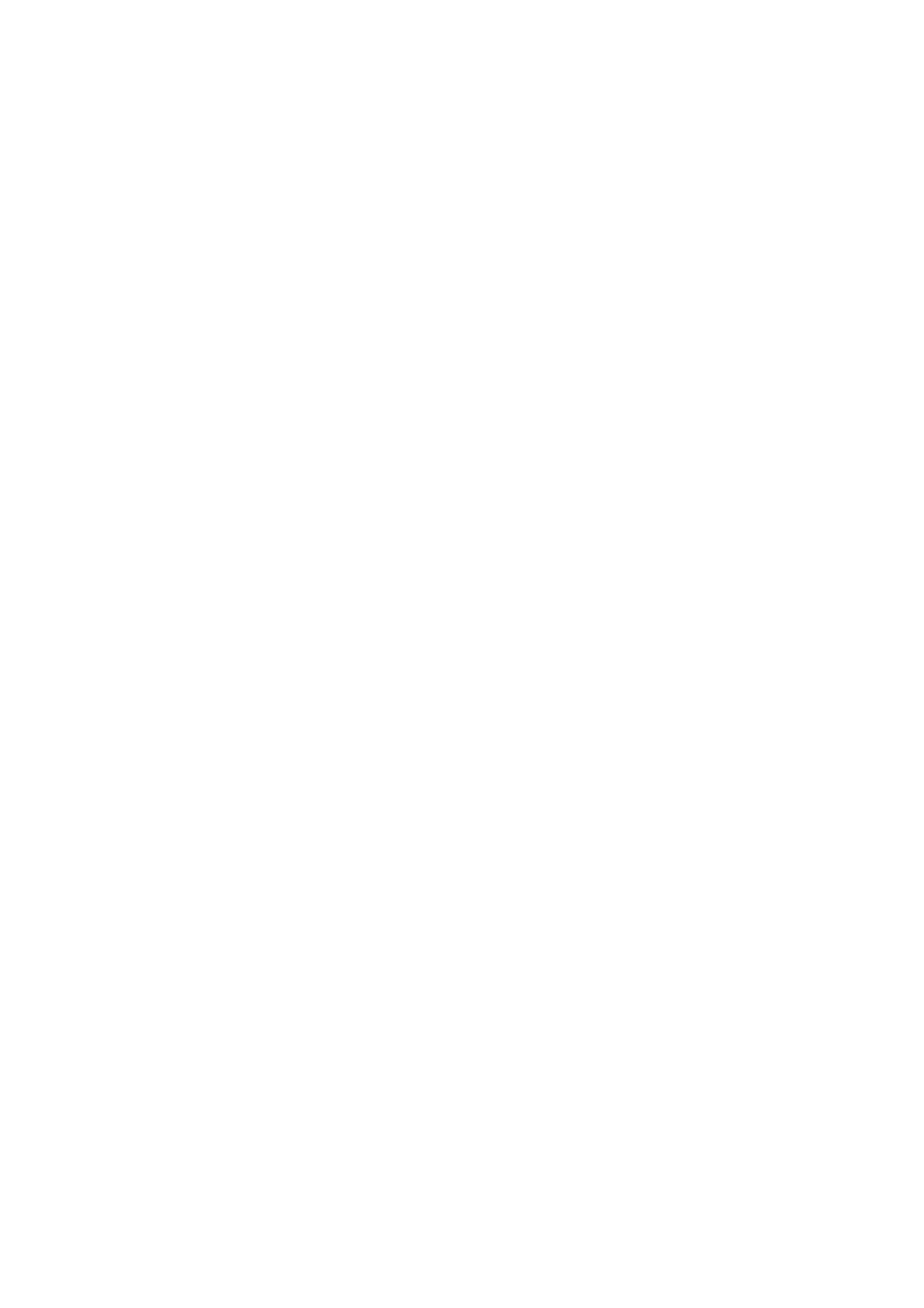# Joint Convention on the Safety of Spent Fuel Management and on the Safety of Radioactive Waste Management

**Guidelines regarding the Form and Structure of National Reports** 

## **I. Introduction**

1. These guidelines, established by the Contracting Parties under Article 29 of the Convention, are intended to be read in conjunction with the text of the Convention. Their purpose is to provide guidance to the Contracting Parties on material that should be included in the National Reports required by Article 32 and thereby to facilitate the most efficient review of the implementation by the Contracting Parties of their obligations under the Convention.

## **II. General**

2. The basic concept of the Convention is the obligation of the Contracting Parties to apply widely recognized principles and tools for high-quality safety management and to submit National Reports on the implementation of these principles and tools to peer reviews with international participation. In accordance with Article 1, the National Reports should illustrate how the objectives of the Convention, especially a high level of safety in spent fuel and radioactive waste management, have been achieved.

- 3. The following matters should be taken into account in preparing reports:
	- (a) each Contracting Party may submit a report with the form, length and structure it believes necessary in order to describe the measures taken to implement its obligations under the Convention;
	- (b) the need for effective and efficient review makes it desirable that reports be in as similar a format as possible, to aid comparison;
	- (c) a flexible approach can be adopted to the writing of reports, provided that the report strikes a balance between being sufficiently comprehensive to permit genuine evaluation of the extent of implementation of each obligation and being sufficiently concise to make both writing and reviewing the report practicable;
	- (d) the first report may need to include more comprehensive information on the Contracting Party's spent fuel and radioactive waste management policy and practices than subsequent reports. Some of the information in the first report can be updated or supplemented as necessary for subsequent Review Meetings, instead of being repeated;
	- (e) the National Report of a Contracting Party at subsequent meetings should contain updated information on matters covered in the first report, noting significant changes in applicable national laws, regulations and practices. It should also address safety issues which have been identified in the Contracting Party's previous report or which have arisen since the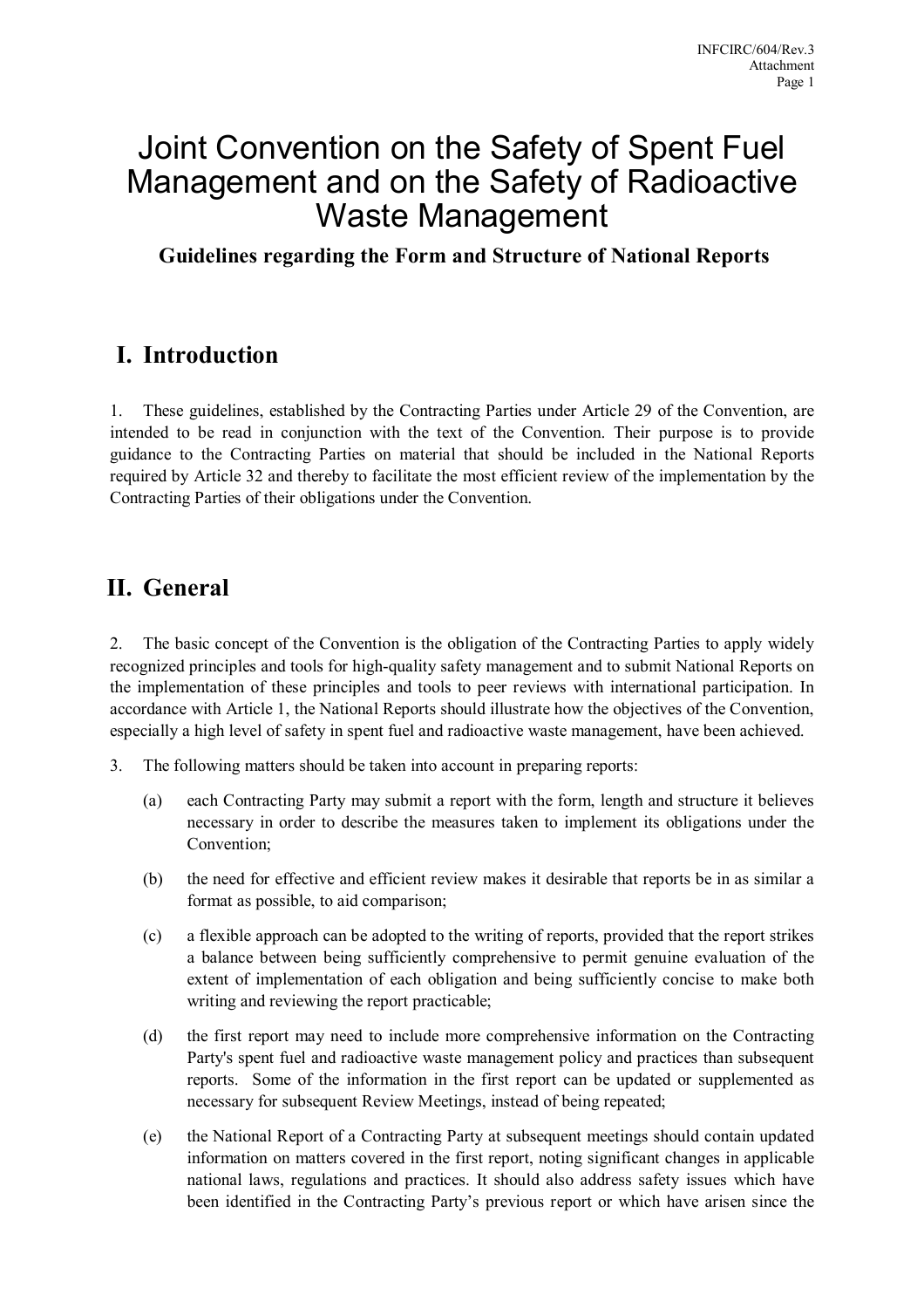completion of the previous report. In particular, it should address progress in safety analysis and improvement programmes. Finally, it should respond to any recommendations adopted at plenary sessions of the previous Review Meeting of the Contracting Parties; and

- (f) information on plans, methods, procedures etc. relating to spent fuel and radioactive waste management can be provided in a generic manner; however, a significant safety issue encountered in a particular situation or in respect of a particular facility should be described in a specific manner.
- 4. Each report should, as appropriate:
	- (a) address all aspects of the obligations under the Convention;
	- (b) combine the article-by-article approach, following the subject matters of the Convention, with general sections, paying due regard to the concept of safety as a whole;
	- (c) clearly distinguish between requirements laid down in national regulations (formal compliance) and the status of the implementation of these requirements (factual compliance);
	- (d) avoid duplication both within the report and between the report and reports prepared for previous Review Meetings under this Convention;
	- (e) discuss the safety of spent fuel management and of radioactive waste management through the presentation of aggregated data and generic analyses showing overall trends of safety significance and - where appropriate - illustrated by the specific discussion of particular safety-related issues encountered at individual facilities; and
	- (f) include other official national reports and reports on national and international reviews requested by the Contracting Party as annexes.

5. National Reports should focus on describing by which specific measures the Contracting Party is implementing which specific article of the Convention; therefore, all information contained in National Reports should be explicitly connected to a specific Convention article.

6. Although the practice of supplementing National Reports with a number of annexed documents is encouraged, the main body of the National Report itself should contain all key elements of information needed to assess in what way the Contracting Party concerned is trying to attain Convention objectives.

7. The ratio between the length of a National Report and the amount of data supplied in annexes should not exceed a limit beyond which the transparency of the information provided could be compromised; a report/annexes ratio of roughly 1/3 would seem recommendable in this respect.

8. The number of pages of a National Report should not exceed a reasonable amount.

9. Contracting Parties are encouraged to report in Système International (SI) units.

10. In order to facilitate the physical handling of National Reports, Contracting Parties are encouraged to submit them as a single bound document containing the main report and all annexes; furthermore, it would be convenient if all National Reports were provided in a common, single format such as 297 x 210 mm, which is already being widely used.

11. Each National Report shall include an overview matrix to be used by the Rapporteur during the Country Group review. The format and definitions shall be agreed on by the Contracting Parties.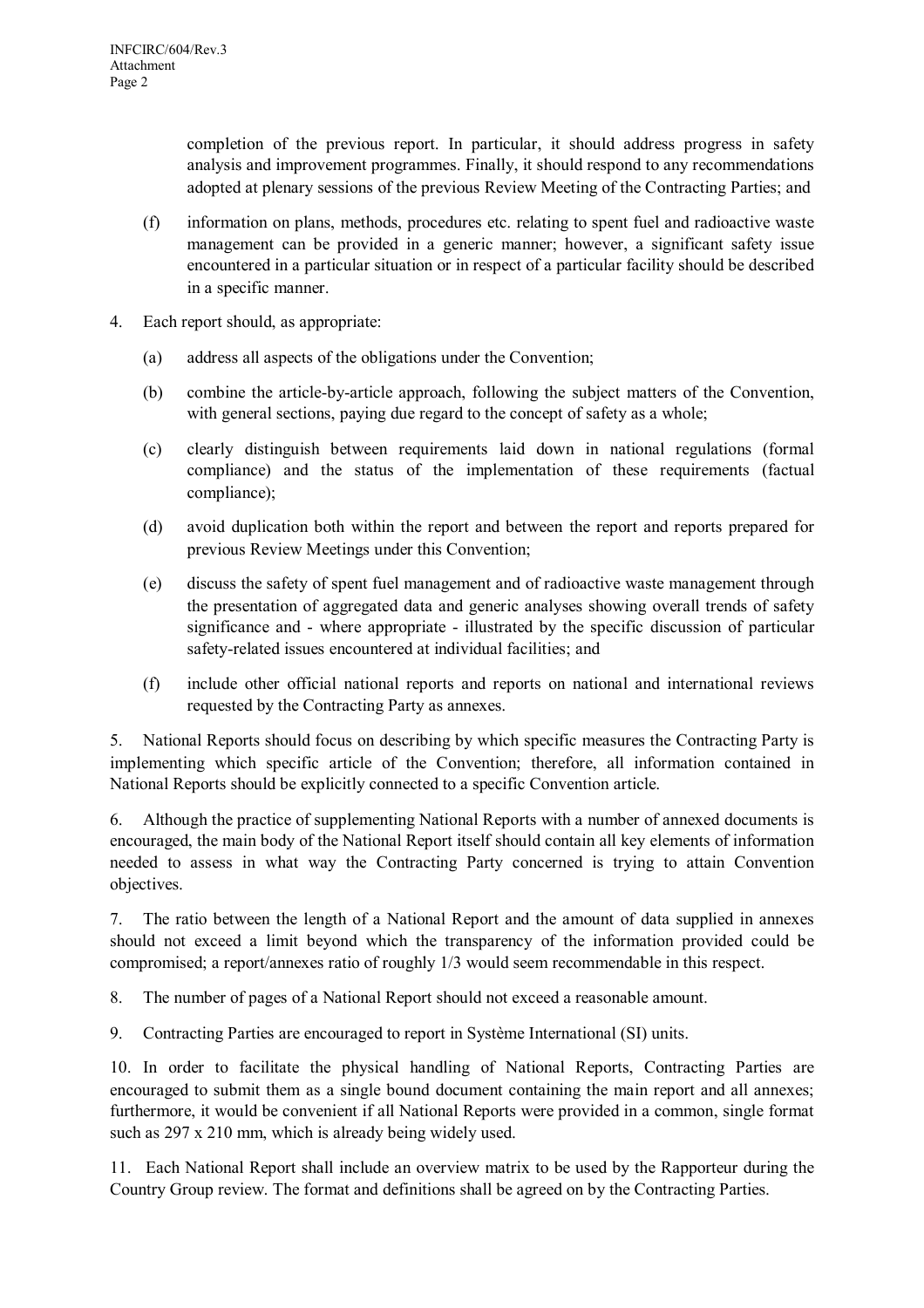## **III. Suggested Form and Structure of the National Report**

12. It is suggested that National Reports follow the structure set out below. For each of the sections identified in the following paragraphs, the relevant articles of the Convention are listed, and suggestions are made regarding some of the issues which may be addressed. In each section, the following information should be provided, as appropriate:

- (a) a statement on the implementation of each article, including a description of the situation addressed in the section and the results achieved;
- (b) plans and measures needed for corrective actions, with an indication of any necessary international cooperation, as required;
- (c) explanations of terms used in the report, such as those associated with waste classification schemes: and
- (d) references to annexes or other material, as appropriate.

13. To determine the precise obligations, reference should be made to the text of the Convention for every article referred to in each section.

14. The IAEA Safety Standards, in particular Safety Fundamentals and Requirements, provide a basis for what constitutes a high level of safety and are objective, transparent and technologically neutral, which gives valuable guidance on how to meet the obligations of the Convention. Reference to the IAEA Safety Fundamentals and Requirements could be made when reporting on the obligations under the Convention.

## **Section A. Introduction**

15. This section should consist of general introductory remarks, a survey of the main safety issues and main themes of the report and references to any matters not covered elsewhere in the report that the Contracting Party wishes to raise.

## **Section B. Policies and Practices**

16. This section covers the obligations under **Article 32 (Reporting), paragraph 1.**

17. It should include a statement outlining the national policy for spent fuel management and a description of national practices pertaining to spent fuel management, together with a statement outlining the national policy for radioactive waste management and a description of national practices pertaining to radioactive waste management. It should also specify the criteria used to define and categorize radioactive waste.

## **Section C. Scope of Application**

18. This section covers the obligations under **Article 3 (Scope of application).**

19. In this section, the position of the Contracting Party as regards the following matters should be stated clearly:

(a) whether the Contracting Party has declared reprocessing to be part of spent fuel management, pursuant to Article 3(1);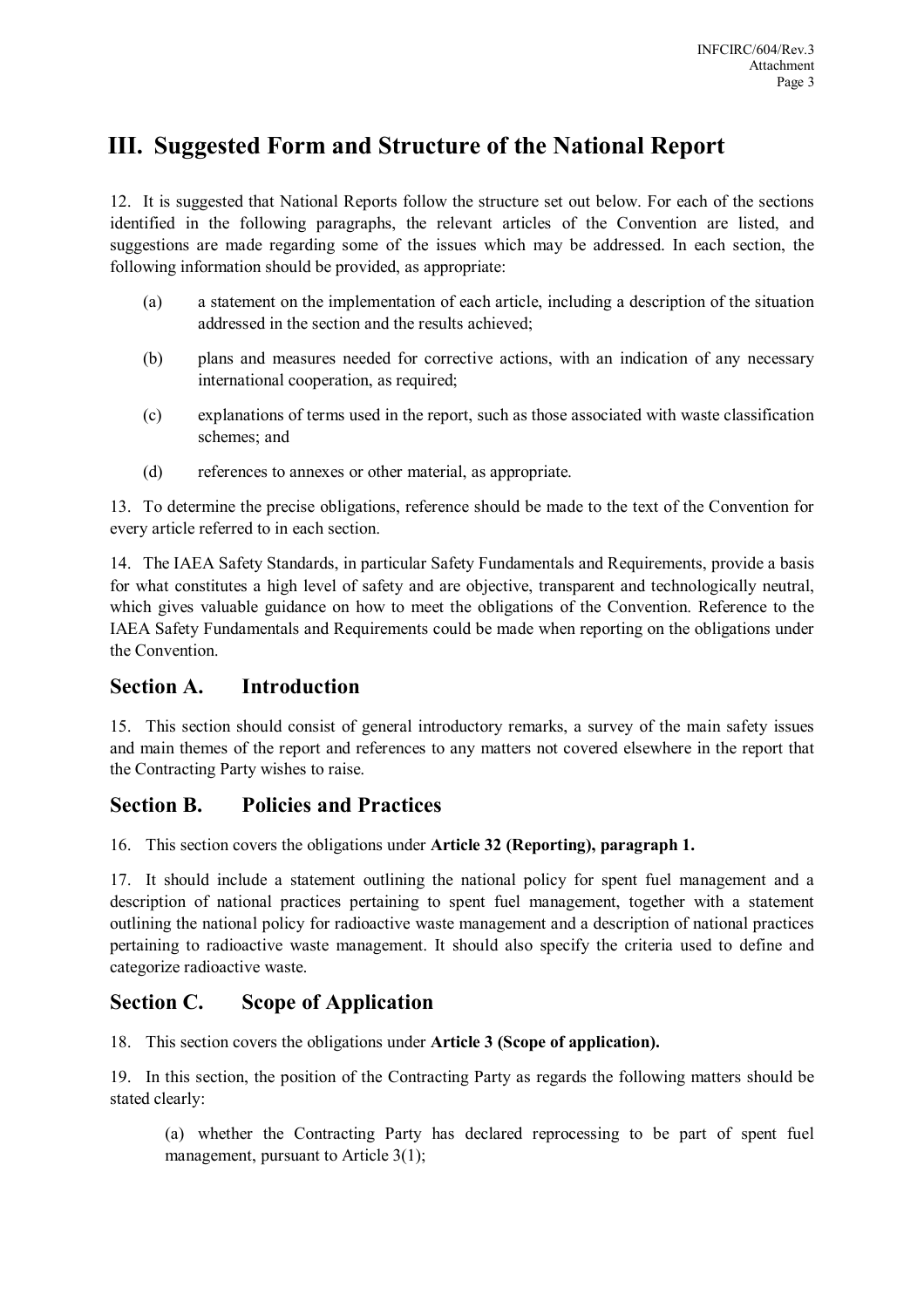(b) whether any waste that contains only naturally occurring radioactive material and does not originate from the nuclear fuel cycle has been declared as radioactive waste for the purposes of the Convention, pursuant to Article 3(2), and, if so, where this radioactive waste appears in the inventory; and

(c) whether any spent fuel or radioactive waste within military or defence programmes has been declared as spent fuel or radioactive waste for the purposes of the Convention, pursuant to Article 3(3).

## **Section D. Inventories and Lists**

20. This section covers the obligations under **Article 32 (Reporting), paragraph 2.**

21. Contracting Parties are encouraged to use clearly defined waste categories when reporting *inventories* 

## **Section E. Legislative and Regulatory System**

22. This section covers the obligations under the following articles:

#### **Article 18. Implementing measures**

#### **Article 19. Legislative and regulatory framework**

#### **Article 20. Regulatory body**

23. This section should summarize the legislative and regulatory system, including the national safety requirements, the licensing system, the inspection, assessment and enforcement process and the allocation of responsibilities for the safety of spent fuel management and radioactive waste management; the means by which the effective independence of the regulatory functions from those of spent fuel management and radioactive waste management is ensured; and the actions to improve the transparency in regulatory activities and communication with the public. It should also describe the considerations taken into account in deciding whether to regulate radioactive materials as radioactive waste. In the first report, this section should be as comprehensive as possible - to be amended as necessary in subsequent reports.

## **Section F. Other General Safety Provisions**

24. This section covers the obligations under the following articles:

#### **Article 21. Responsibility of the licence holder**

- **Article 22. Human and financial resources**
- **Article 23. Quality assurance**
- **Article 24. Operational radiation protection**
- **Article 25. Emergency preparedness**

#### **Article 26. Decommissioning**

25. This section should describe the steps taken to implement the obligations regarding general safety provisions set out in this group of articles. It should also describe how the obligations are addressed at the national level and, as appropriate, at the facility level.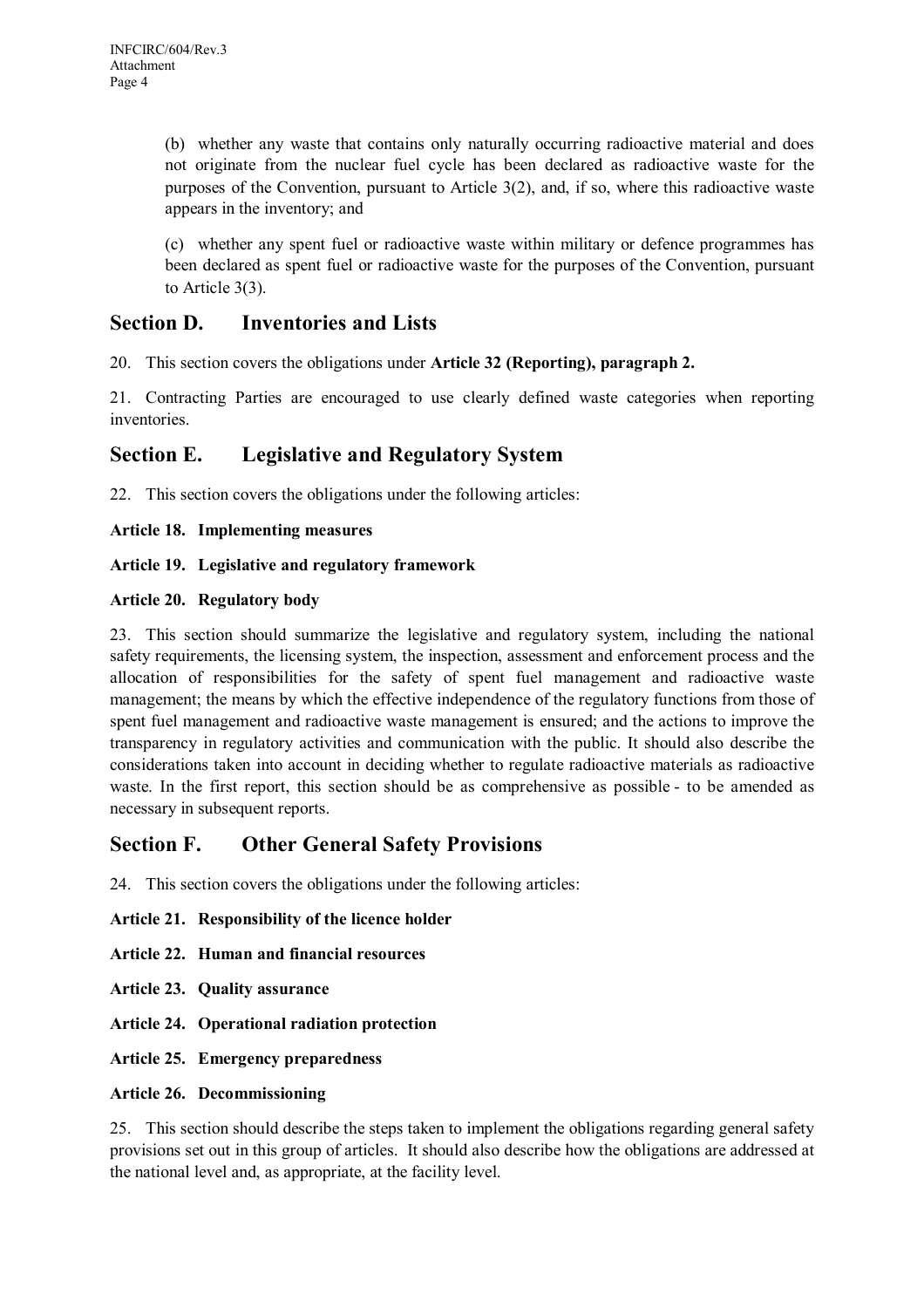## **Section G. Safety of Spent Fuel Management**

26. This section covers the obligations under the following articles:

- **Article 4. General safety requirements Article 5. Existing facilities Article 6. Siting of proposed facilities**
- 
- **Article 7. Design and construction of facilities**
- **Article 8. Assessment of safety of facilities**

**Article 9. Operation of facilities** 

#### **Article 10. Disposal of spent fuel**

27. This section should give a comprehensive description of the steps taken to protect individuals, society and the environment against radiological hazards associated with spent fuel management. These steps should be described for existing facilities, for proposed facilities and for facilities being brought into operation. The section should concentrate on how the obligations under each article are being addressed. It should be noted that the obligations apply to the management of spent fuel from nuclear power plants and research reactors. Where criteria have been applied in assessing the level of safety or the need for safety improvements, Contracting Parties are encouraged to report those criteria.

## **Section H. Safety of Radioactive Waste Management**

28. This section covers the obligations under the following articles:

- **Article 11. General safety requirements**
- **Article 12. Existing facilities and past practices**
- **Article 13. Siting of proposed facilities**
- **Article 14. Design and construction of facilities**
- **Article 15. Assessment of safety of facilities**
- **Article 16. Operation of facilities**

#### **Article 17. Institutional measures after closure**

29. This section should give a comprehensive description of the steps taken to protect individuals, society and the environment against radiological and other hazards associated with radioactive waste management. These steps should be described for existing facilities and past practices, for proposed facilities, for facilities being brought into operation and for disposal facilities that have been closed. The section should concentrate on how the obligations under each relevant article are being addressed. Where criteria have been applied in assessing the level of safety or the need for interventions or safety improvements, Contracting Parties are encouraged to report those criteria.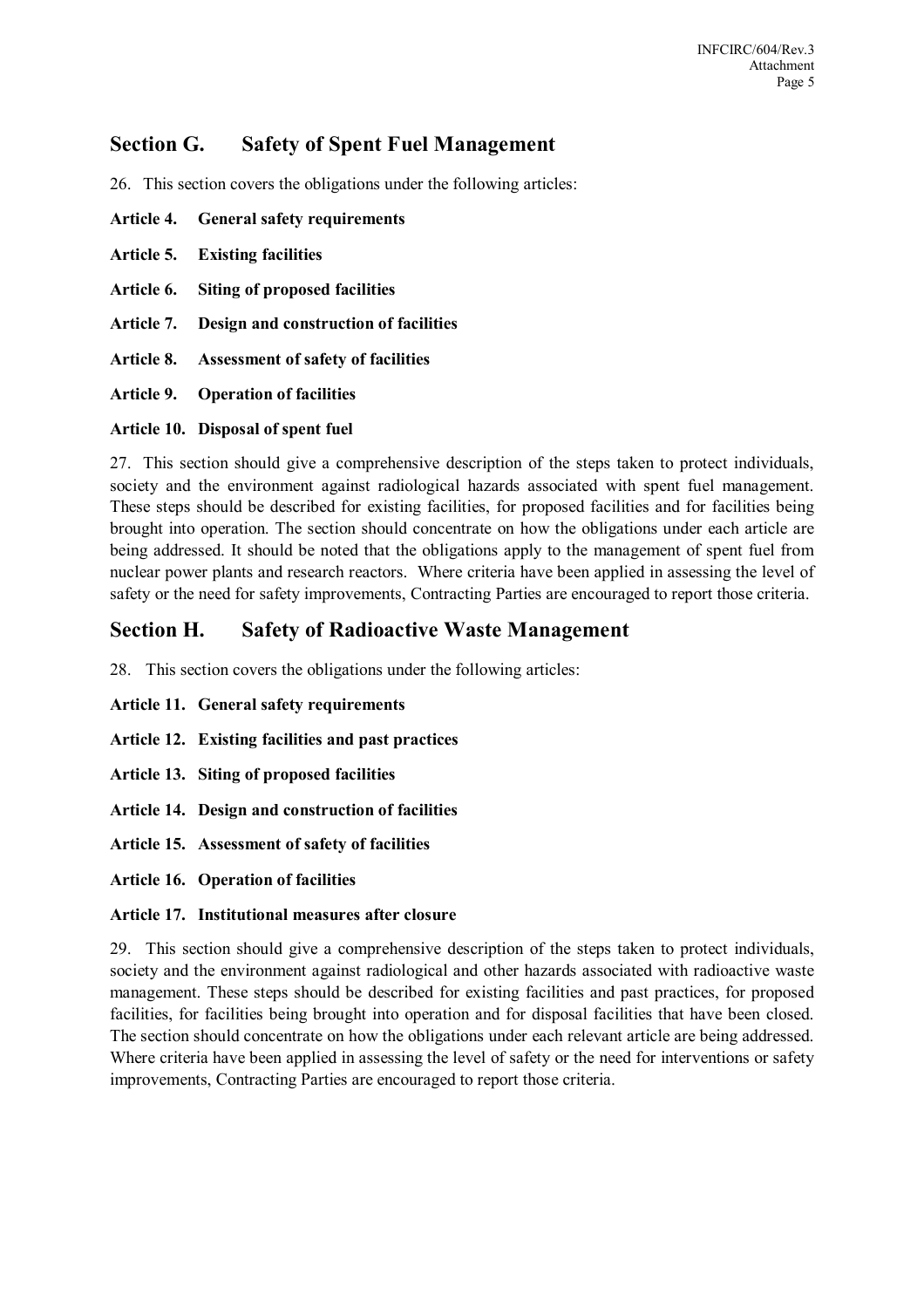## **Section I. Transboundary Movement**

30. This section covers the obligations under **Article 27 (Transboundary movement).**

31. Contracting Parties are encouraged to report here on their experiences concerning transboundary movements.

## **Section J. Disused Sealed Sources**

32. This section covers the obligations under **Article 28 (Disused sealed sources).**

33. This section should give a comprehensive description of the legislative and regulatory system governing the management of disused sealed sources, including the following issues:

- $-$  status of disused sealed sources within the framework of its national legislation;
- national strategy for the management of disused sealed sources, including the legal responsibilities, of manufacturers, suppliers, owners and users of sealed sources for their endof-life management;
- for Contracting Parties in which suppliers of sealed sources are or were located:
	- the framework concerning the re-entry of disused sealed sources into its territory for return to a manufacturer qualified to receive and possess the disused sealed sources and,
	- the retrieval approach, if any, of sealed sources considered as having a national origin from a foreign state**.**

## **Section K. General Efforts to Improve Safety**

34. This section provides an opportunity to give a summary of safety issues of concern identified earlier and of planned future actions to address those issues, including, where appropriate, measures of international co-operation.

- 35. This section should also summarize
	- (a) measures taken to address Suggestions and Challenges identified at previous Review Meetings; and
	- (b) strong features in its current practices, possible areas for improvement, major Challenges that the Contracting Party has identified for itself and how the Contracting Party plans to address these issues.
- 36. This section should:
	- − for those countries hosting, having hosted, or planning to host international peer review missions and follow-up missions, include a description of policies, plans and schedules for such peer review missions;
	- − include the measures taken by the Contracting Party to voluntarily make public the reports on their international peer review missions.

37. This section should include information on the actions taken to enhance openness and transparency in the implementation of the obligations under the Convention.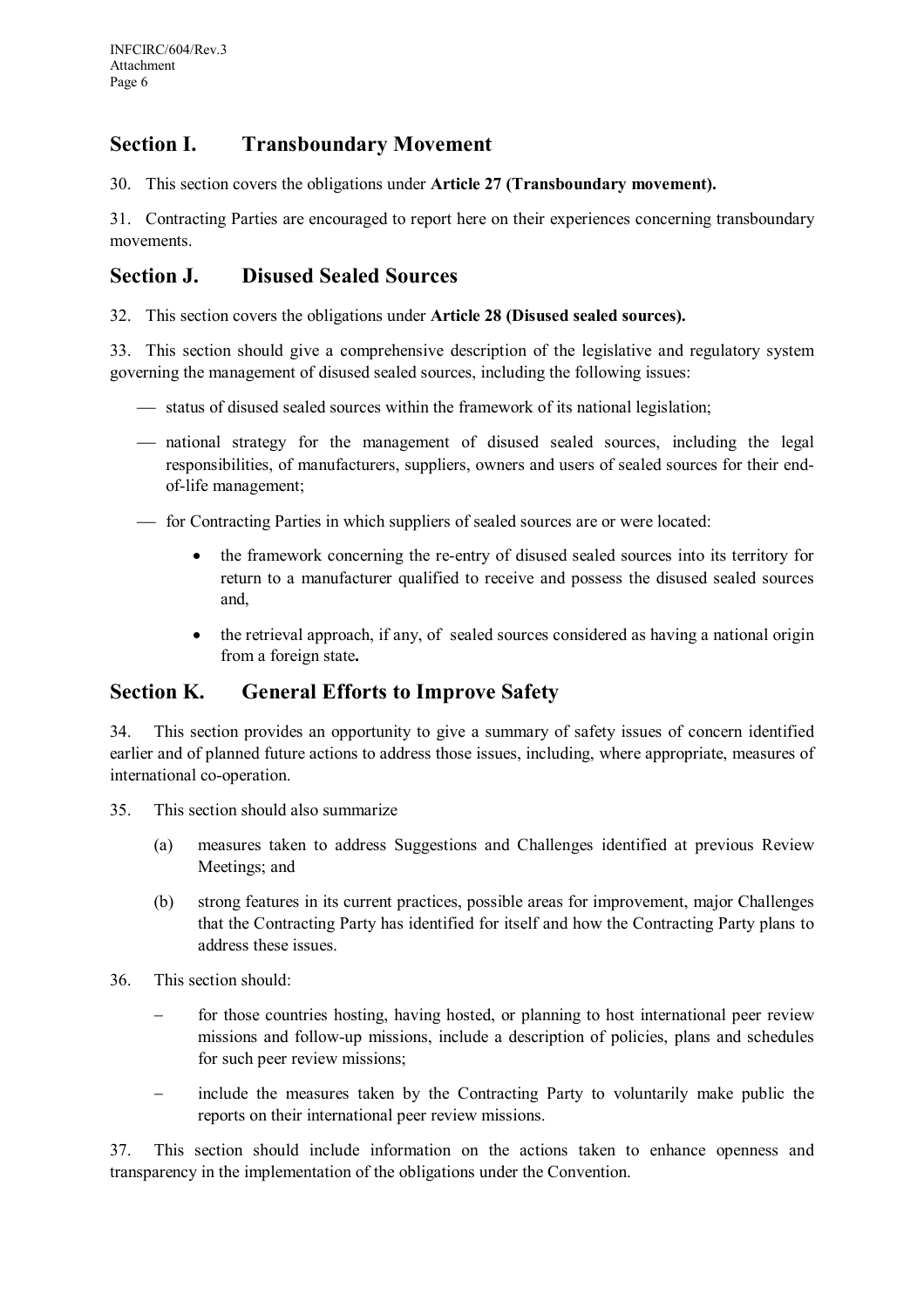### **Section L. Annexes**

- 38. The following may be included as annexes to the National Reports:
	- (a) List of spent fuel management facilities;
	- (b) List of radioactive waste management facilities;
	- (c) List of nuclear facilities in the process of being decommissioned;
	- (d) Inventory of spent fuel;
	- (e) Inventory of radioactive waste;
	- (f) References to national laws, regulations, requirements, guides, etc.;
	- (g) References to official national and international reports related to safety;
	- (h) References to reports on international review missions performed at the request of a Contracting Party; and
	- (i) Other relevant material.